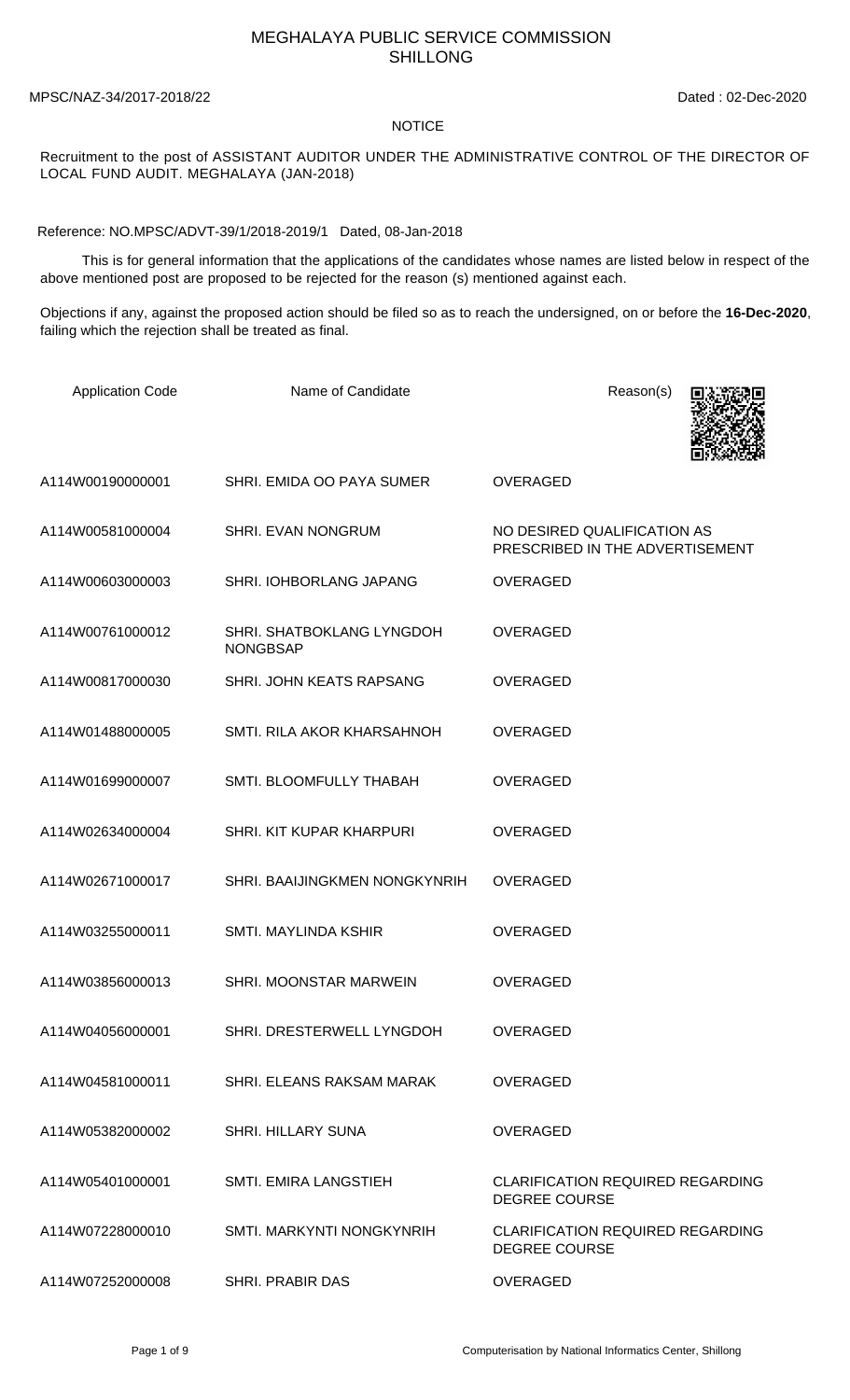| <b>Application Code</b> | Name of Candidate                          | Reason(s)                                                                                                             |
|-------------------------|--------------------------------------------|-----------------------------------------------------------------------------------------------------------------------|
| A114W08610000002        | SMTI. LAHUNMARY WANNIANG                   | NO DESIRED QUALIFICATION AS<br>PRESCRIBED IN THE ADVERTISEMENT                                                        |
| A114W08660000003        | SHRI, KRISHAN MANKIN SANGMA                | NO DESIRED QUALIFICATION AS<br>PRESCRIBED IN THE ADVERTISEMENT                                                        |
| A114W09165000005        | SHRI, MANAZ RISHI                          | <b>OVERAGED</b>                                                                                                       |
| A114W09868000011        | <b>SMTI. PURIFY KSHIAR</b>                 | NO DESIRED QUALIFICATION AS<br>PRESCRIBED IN THE ADVERTISEMENT                                                        |
| A114W10012000012        | SHRI. RUTHERFORD THABAH                    | <b>OVERAGED</b>                                                                                                       |
| A114W10185000002        | <b>SHRI. RICKY BARUA</b>                   | <b>OVERAGED</b>                                                                                                       |
| A114W10421000003        | SMTI. BATTINYLLA DKHAR                     | <b>OVERAGED</b>                                                                                                       |
| A114W10794000003        | SMTI. BARBIRA A SANGMA                     | <b>OVERAGED</b>                                                                                                       |
| A114W10822000006        | SMTI. EVANGELINE KIMBERLY<br><b>JYRWA</b>  | <b>OVERAGED</b>                                                                                                       |
| A114W10962000003        | SHRI. DARREN JAJONG N SANGMA               | <b>OVERAGED</b>                                                                                                       |
| A114W11284000002        | SHRI. ALLAN BRIAN IANGRAI                  | <b>OVERAGED</b>                                                                                                       |
| A114W12149000006        | <b>SMTI. REBORN BOKLIN SANGLYNE</b>        | NO DESIRED QUALIFICATION AS<br>PRESCRIBED IN THE ADVERTISEMENT                                                        |
| A114W14515000018        | <b>SHRI. SIRDINUS MARPNA</b>               | NO DESIRED QUALIFICATION AS<br>PRESCRIBED IN THE ADVERTISEMENT                                                        |
| A114W15566000001        | SHRI. DAN A SANGMA                         | <b>OVERAGED</b>                                                                                                       |
| A114W15911000001        | <b>SMTI. CHIRE S MARAK</b>                 | <b>OVERAGED</b>                                                                                                       |
| A114W16770000005        | SMTI. LENIENCY DORA SANGLYNE               | NO DESIRED QUALIFICATION AS<br>PRESCRIBED IN THE ADVERTISEMENT                                                        |
| A114W16846000002        | SHRI. BANKERLANG SYNSHIANG                 | NO DESIRED QUALIFICATION AS<br>PRESCRIBED IN THE ADVERTISEMENT                                                        |
| A114W17645000012        | <b>SHRI. GEDION MARBANIANG</b>             | NO DESIRED QUALIFICATION AS<br>PRESCRIBED IN THE ADVERTISEMENT                                                        |
| A114W18799000006        | SMTI. NEWYEARLYNE NONGNENG<br><b>DALOI</b> | NOR DESIRED QUALIFICATION AS<br>PRESCRIBED BY THE CONCERNED<br>DEPARTMENT IN ITS ADVERTISEMENT AND<br><b>OVERAGED</b> |
| A114W18848000002        | SHRI. MEBANKHRAW DECRUSE<br><b>WANBAH</b>  | NO DESIRED QUALIFICATION AS<br>PRESCRIBED IN THE ADVERTISEMENT                                                        |
| A114W18878000004        | <b>SHRI. KIDONSING RANI</b>                | NO DESIRED QUALIFICATION AS<br>PRESCRIBED IN THE ADVERTISEMENT                                                        |
| A114W18916000004        | SMTI. IBAKORDOR MAWLONG                    | NO DESIRED QUALIFICATION AS<br>PRESCRIBED IN THE ADVERTISEMENT                                                        |
| A114W18919000004        | SHRI. BABITLANG NONGTRAW                   | NO DESIRED QUALIFICATION AS<br>PRESCRIBED IN THE ADVERTISEMENT                                                        |
| A114W19162000003        | SHRI. KHAMKUPAR TYNSONG                    | NO DESIRED QUALIFICATION AS<br>PRESCRIBED BY THE CONCERNED                                                            |

Page 2 of 9 Computerisation by National Informatics Center, Shillong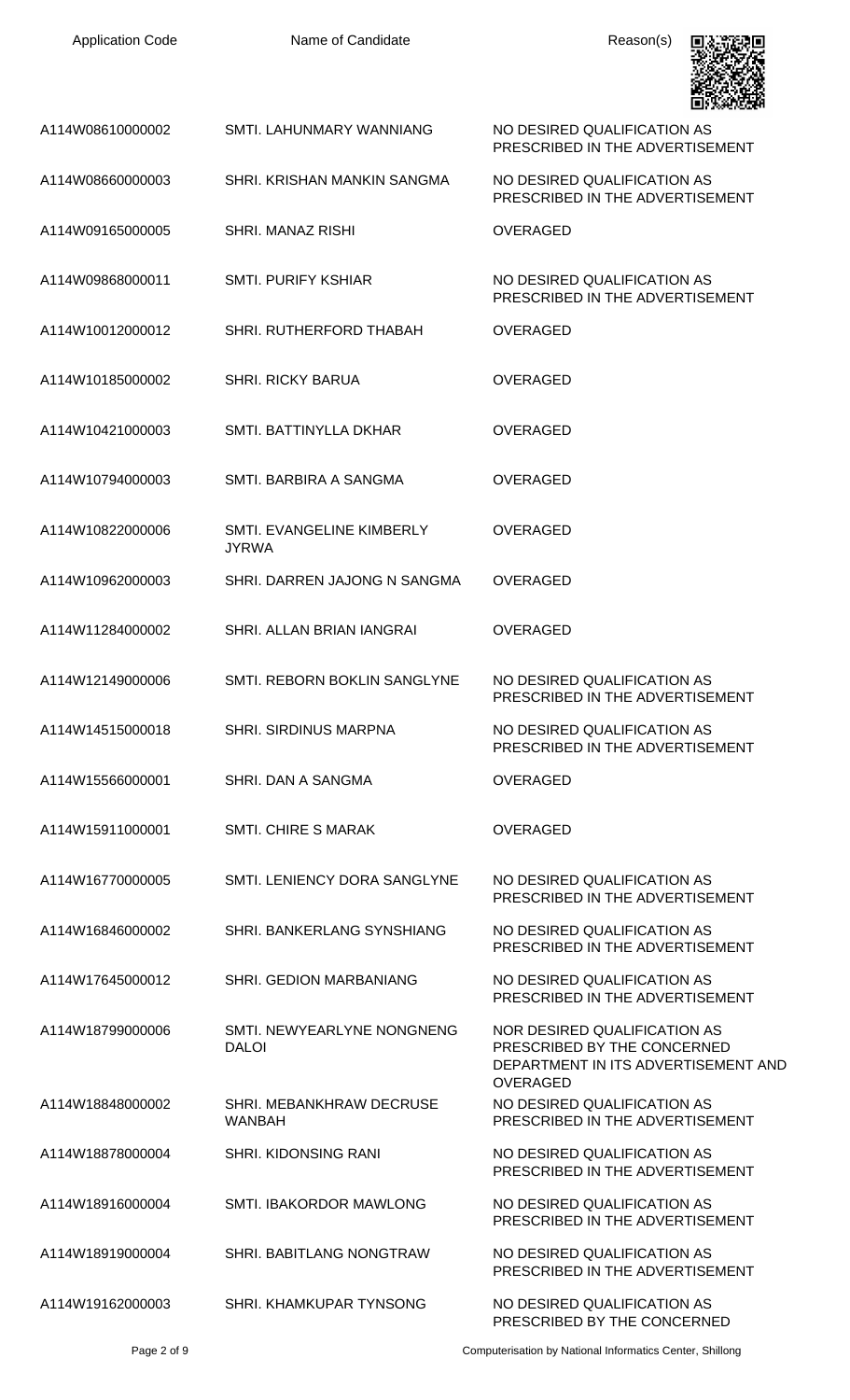

DEPARTMENT IN ITS ADVERTISEMENT AND OVERAGED

| A114W19509000005 | SMTI. CAROLOINE IBANYLLASHISHA<br><b>BUAM</b> | NO DESIRED QUALIFICATION AS<br>PRESCRIBED IN THE ADVERTISEMENT                                                                       |
|------------------|-----------------------------------------------|--------------------------------------------------------------------------------------------------------------------------------------|
| A114W19704000009 | SHRI. TERENCE KYNDIAH                         | <b>OVERAGED</b>                                                                                                                      |
| A114W19917000009 | SHRI. NAMPHRANG KHARKONGOR                    | NO DESIRED QUALIFICATION AS<br>PRESCRIBED IN THE ADVERTISEMENT                                                                       |
| A114W20963000004 | SMTI, STEFFY A, SANGMA                        | NO DESIRED QUALIFICATION AS<br>PRESCRIBED IN THE ADVERTISEMENT                                                                       |
| A114W21062000006 | SMTI. BANRIDASHISHA LYNRAH                    | NO DESIRED QUALIFICATION AS<br>PRESCRIBED IN THE ADVERTISEMENT                                                                       |
| A114W21100000012 | SHRI. KAMWAYOO MUKHIM                         | DOES NOT HAVE THE DESIRED<br><b>QUALIFICATION AS PRESCRIBED BY THE</b><br>CONCERNED DEPARTMENT IN ITS<br>ADVERTISEMENT AND OVER AGED |
| A114W21314000016 | SHRI. JOSEPH FERDINAND<br><b>KHONGWAR</b>     | NO DESIRED QUALIFICATION AS<br>PRESCRIBED IN THE ADVERTISEMENT                                                                       |
| A114W22157000002 | <b>SMTI. EHUNRISA SUMER</b>                   | NO DESIRED QUALIFICATION AS<br>PRESCRIBED IN THE ADVERTISEMENT                                                                       |
| A114W22165000003 | SHRI. KISHAN T SANGMA                         | NO DESIRED QUALIFICATION AS<br>PRESCRIBED IN THE ADVERTISEMENT                                                                       |
| A114W22297000002 | <b>SMTI. UMA SHYLLA</b>                       | NO DESIRED QUALIFICATION AS<br>PRESCRIBED IN THE ADVERTISEMENT                                                                       |
| A114W22335000002 | <b>SMTI. BINITA HAJONG</b>                    | NO DESIRED QUALIFICATION AS<br>PRESCRIBED IN THE ADVERTISEMENT                                                                       |
| A114W23108000013 | SHRI. BARRISTER SHANGPLIANG                   | NO DESIRED QUALIFICATION AS<br>PRESCRIBED IN THE ADVERTISEMENT                                                                       |
| A114W23620000005 | SHRI. DANIEL THANGKHIEW                       | NO DESIRED QUALIFICATION AS<br>PRESCRIBED IN THE ADVERTISEMENT                                                                       |
| A114W24491000007 | SHRI. CHARLESFINY KHONGWET                    | NO DESIRED QUALIFICATION AS<br>PRESCRIBED IN THE ADVERTISEMENT                                                                       |
| A114W25260000004 | SMTI. HAZEL PEARLYNE RYNJAH                   | NO DESIRED QUALIFICATION AS<br>PRESCRIBED IN THE ADVERTISEMENT                                                                       |
| A114W25554000018 | SMTI. IAIKYNTIEW MARY NONGRUM                 | <b>OVERAGED</b>                                                                                                                      |
| A114W25708000007 | SMTI. EVAGRACIA MARY L.<br><b>MAWLONG</b>     | NO DESIRED QUALIFICATION AS<br>PRESCRIBED IN THE ADVERTISEMENT                                                                       |
| A114W26052000002 | SHRI. NANGIOHBOR LYNGDOH                      | NO DESIRED QUALIFICATION AS<br>PRESCRIBED IN THE ADVERTISEMENT                                                                       |
| A114W26190000006 | SMTI. BARPHIDORA NONGKYNRIH                   | NO DESIRED QUALIFICATION AS<br>PRESCRIBED IN THE ADVERTISEMENT                                                                       |
| A114W26682000004 | SMTI. RIBHALANG L CHYNE                       | NO DESIRED QUALIFICATION AS<br>PRESCRIBED IN THE ADVERTISEMENT                                                                       |
| A114W26793000003 | <b>SMTI. TANYA MAIROM</b>                     | NO DESIRED QUALIFICATION AS<br>PRESCRIBED IN THE ADVERTISEMENT                                                                       |
| A114W27097000005 | SMTI. AIJINGTNGEN NONGKYNRIH                  | NO DESIRED QUALIFICATION AS<br>PRESCRIBED IN THE ADVERTISEMENT                                                                       |
| A114W27104000001 | SMTI. BANROILANG SONGTHIANG                   | NO DESIRED QUALIFICATION AS                                                                                                          |

Page 3 of 9 Computerisation by National Informatics Center, Shillong

PRESCRIBED IN THE ADVERTISEMENT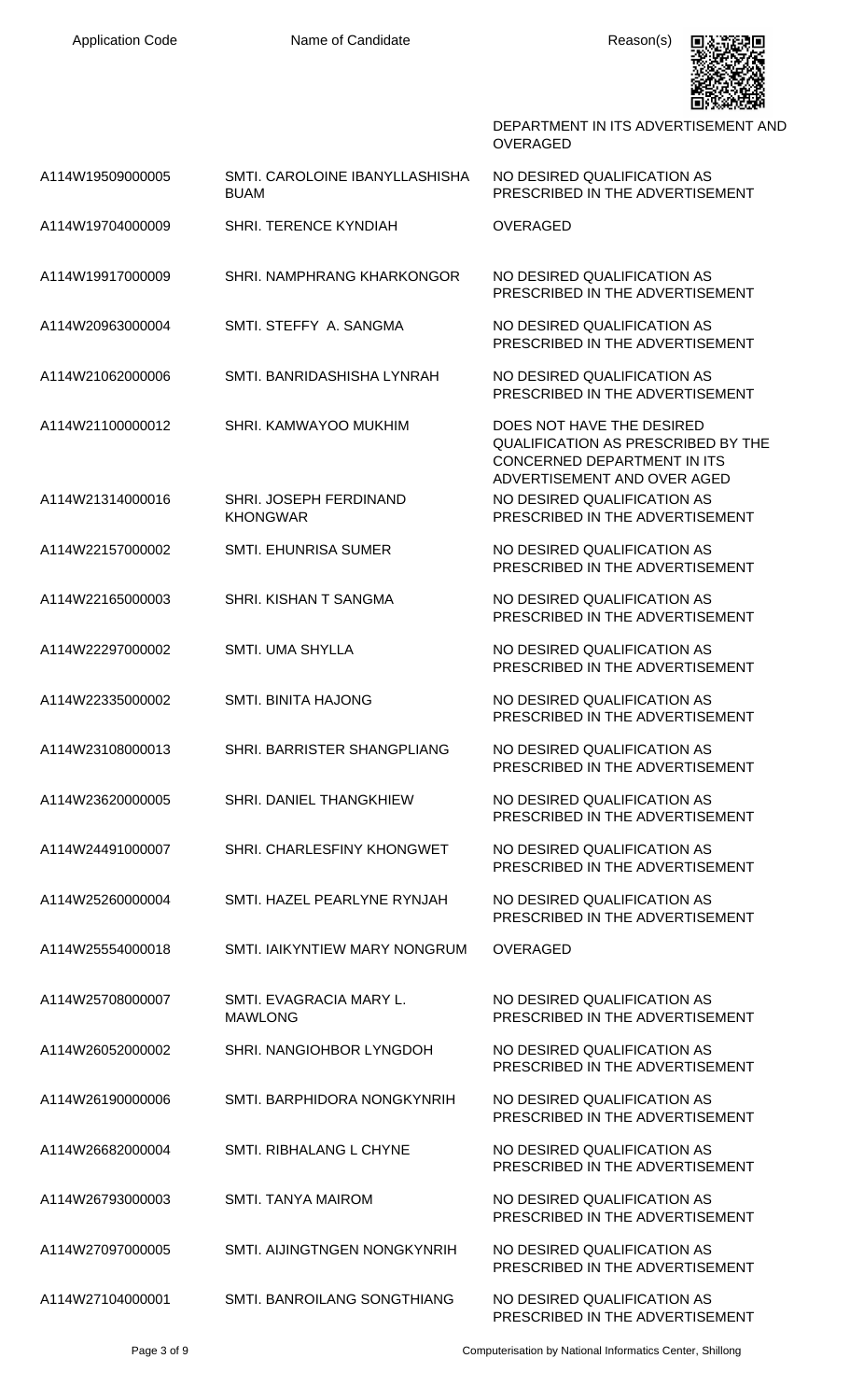

| A114W27681000005 | <b>SHRI. IBANDONBOK RUMNONG</b>              | <b>OVERAGED</b>                                                 |
|------------------|----------------------------------------------|-----------------------------------------------------------------|
| A114W27773000004 | SHRI. ATIARSKHEM MAWKHIEW                    | NO DESIRED QUALIFICATION AS<br>PRESCRIBED IN THE ADVERTISEMENT  |
| A114W27987000004 | SHRI. TEINAMBORLANG KHONGJEE                 | NO DESIRED QUALIFICATION AS<br>PRESCRIBED IN THE ADVERTISEMENT  |
| A114W28201000002 | <b>SMTI. RIKYNTIEW THAWMUIT</b>              | NO DESIRED QUALIFICATION AS<br>PRESCRIBED IN THE ADVERTISEMENT  |
| A114W28458000003 | SHRI. BUNLANG KHONGSDIR                      | NO DESIRED QUALIFICATION AS<br>PRESCRIBED IN THE ADVERTISEMENT  |
| A114W29060000002 | SMTI. WEENALIZIA LYNGDOH<br><b>MAWPHLANG</b> | NO DESIRED QUALIFICATION AS<br>PRESCRIBED IN THE ADVERTISEMENT  |
| A114W29962000004 | SMTI. KORDALISHA LYNRAH                      | NO DESIRED QUALIFICATION AS<br>PRESCRIBED IN THE ADVERTISEMENT  |
| A114W30360000005 | SHRI. ERIC BRANDON KHONGWIR                  | NO DESIRED QUALIFICATION AS<br>PRESCRIBED IN THE ADVERTISEMENT  |
| A114W30424000006 | SHRI. NEIL BRANDON KHONGWIR                  | NO DESIRED QUALIFICATION AS<br>PRESCRIBED IN THE ADVERTISEMENT  |
| A114W30453000003 | SMTI. CAROLINE MYRTHONG                      | NO DESIRED QUALIFICATION AS<br>PRESCRIBED IN THE ADVERTISEMENT  |
| A114W30613000002 | SMTI. JEANNICIA NONGBET                      | NO DESIRED QUALIFICATION AS<br>PRESCRIBED IN THE ADVERTISEMENT  |
| A114W30650000004 | SMTI. DAPHIRALIN KHARKONGOR                  | NO DESIRED QUALIFICATION AS<br>PRESCRIBED IN THE ADVERTISEMENT  |
| A114W30657000014 | <b>SHRI. RICHARD RASHIR</b>                  | NO DESIRED QUALIFICATION AS<br>PRESCRIBED IN THE ADVERTISEMENT  |
| A114W30976000009 | <b>SMTI. BASUKLANG KSHIAR</b>                | NO DESIRED QUALIFICATION AS<br>PRESCRIBED IN THE ADVERTISEMENT  |
| A114W31065000003 | SMTI. ELLA BELLE SUTING                      | NO DESIRED QUALIFICATION AS<br>PRESCRIBED IN THE ADVERTISEMENT  |
| A114W31626000006 | SMTI. SHAIDALIN NONGLANG                     | NO DESIRED QUALIFICATION AS<br>PRESCRIBED IN THE ADVERTISEMENT  |
| A114W32168000004 | SHRI. ANGELO STAR THAM                       | <b>OVERAGED</b>                                                 |
| A114W33008000004 | SHRI. FERNANCE LALOO                         | <b>CLARIFICATION REQUIRED REGARDING</b><br><b>DEGREE COURSE</b> |
| A114W33152000002 | SHRI. FINE ONE LALOO                         | <b>CLARIFICATION REQUIRED REGARDING</b><br><b>DEGREE COURSE</b> |
| A114W33610000008 | <b>SMTI. SUSIE BALAHUN LARTANG</b>           | NO DESIRED QUALIFICATION AS<br>PRESCRIBED IN THE ADVERTISEMENT  |
| A114W33761000005 | SHRI. WANSHANBOR WARJRI                      | NO DESIRED QUALIFICATION AS<br>PRESCRIBED IN THE ADVERTISEMENT  |
| A114W33862000006 | SHRI. WANLAMBOK BINA                         | NO DESIRED QUALIFICATION AS<br>PRESCRIBED IN THE ADVERTISEMENT  |
| A114W33922000006 | SMTI. BLESSEY WANKHAR                        | NO DESIRED QUALIFICATION AS<br>PRESCRIBED IN THE ADVERTISEMENT  |
| A114W34266000003 | SMTI. DARIKA LYNGDOH MAWNAI                  | NO DESIRED QUALIFICATION AS<br>PRESCRIBED IN THE ADVERTISEMENT  |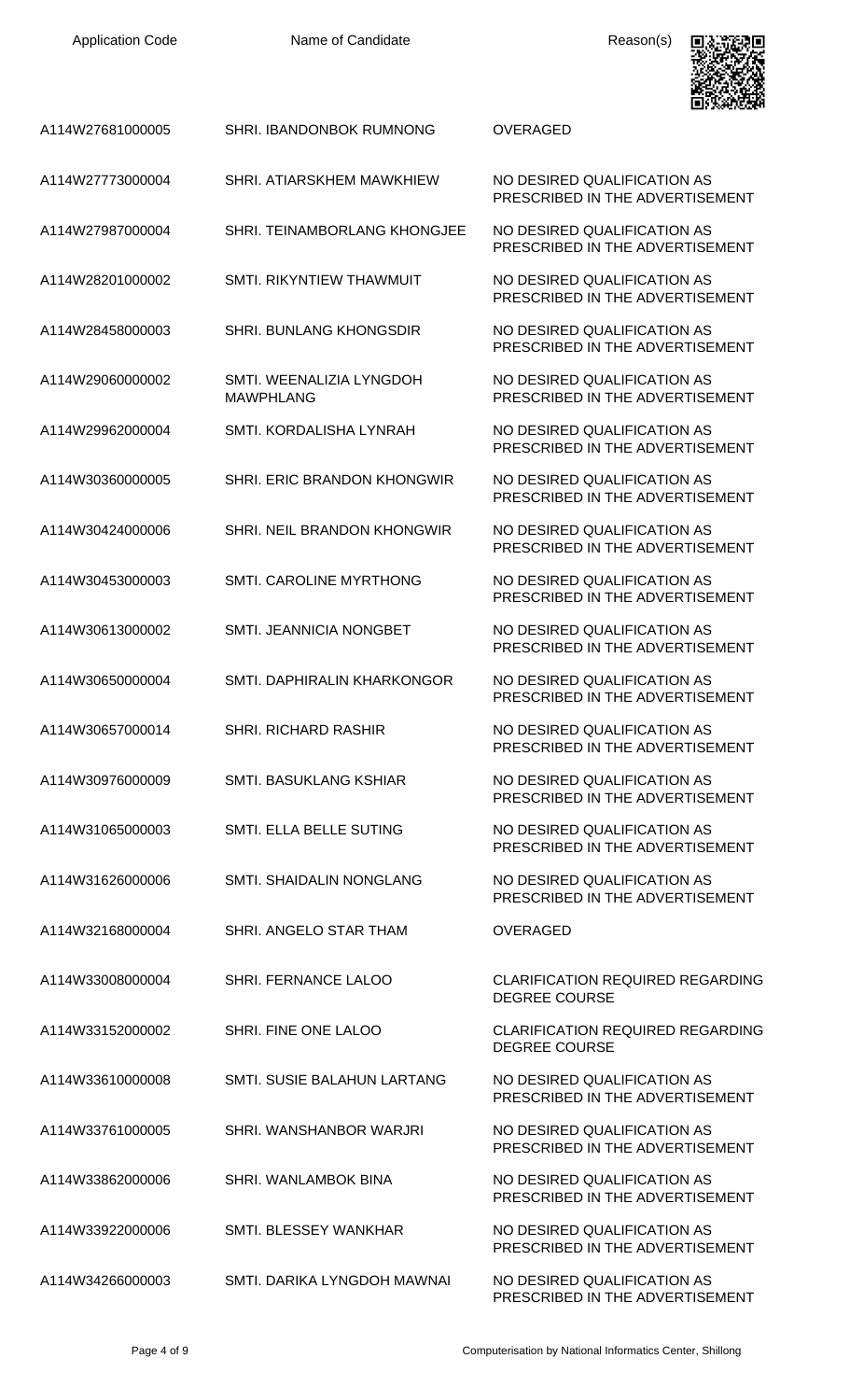| A114W34340000003 | SMTI. LARISALANG THANGKHIEW                 | NO DESIRED QUALIFICATION AS<br>PRESCRIBED IN THE ADVERTISEMENT  |
|------------------|---------------------------------------------|-----------------------------------------------------------------|
| A114W34350000003 | SMTI. IBANRILANG THANGKHIEW                 | NO DESIRED QUALIFICATION AS<br>PRESCRIBED IN THE ADVERTISEMENT  |
| A114W34470000002 | SMTI. PREVALENCY SYIEM                      | NO DESIRED QUALIFICATION AS<br>PRESCRIBED IN THE ADVERTISEMENT  |
| A114W34591000010 | SMTI. IBANRISUK LYNGDOH                     | NO DESIRED QUALIFICATION AS<br>PRESCRIBED IN THE ADVERTISEMENT  |
| A114W34619000002 | SHRI. SAINBORLANG MAWNIUH                   | NO DESIRED QUALIFICATION AS<br>PRESCRIBED IN THE ADVERTISEMENT  |
| A114W34803000008 | SHRI. PLIELAD KHONGSAM                      | NO DESIRED QUALIFICATION AS<br>PRESCRIBED IN THE ADVERTISEMENT  |
| A114W34837000002 | SHRI. AMUL KHONGJIREM                       | NO DESIRED QUALIFICATION AS<br>PRESCRIBED IN THE ADVERTISEMENT  |
| A114W34951000004 | SMTI. JENNYFER KHARNAIOR                    | NO DESIRED QUALIFICATION AS<br>PRESCRIBED IN THE ADVERTISEMENT  |
| A114W35296000004 | SHRI. TENGSRANG M MARAK                     | <b>OVERAGED</b>                                                 |
| A114W36844000001 | SHRI. DANNY MARK MANBHA<br><b>LANGSTIEH</b> | NO DESIRED QUALIFICATION AS<br>PRESCRIBED IN THE ADVERTISEMENT  |
| A114W37012000001 | <b>SHRI. STARSON KURBAH</b>                 | NO DESIRED QUALIFICATION AS<br>PRESCRIBED IN THE ADVERTISEMENT  |
| A114W37560000008 | SMTI. BABELNESS LYNGDOH                     | <b>CLARIFICATION REQUIRED REGARDING</b><br><b>DEGREE COURSE</b> |
| A114W37591000006 | SHRI. BANSAINLANG BLAH                      | <b>OVERAGED</b>                                                 |
| A114W37758000006 | SHRI. ALFAGYAL LAKADONG                     | <b>OVERAGED</b>                                                 |
| A114W38399000002 | SHRI. BIPLOB NATH                           | OVERAGED                                                        |
| A114W38659000004 | SHRI, AMSRANG SAKAGAMI R<br><b>MARAK</b>    | NO DESIRED QUALIFICATION AS<br>PRESCRIBED IN THE ADVERTISEMENT  |
| A114W38727000006 | SMTI. FARRARIE LAKHIAT                      | NO DESIRED QUALIFICATION AS<br>PRESCRIBED IN THE ADVERTISEMENT  |
| A114W40146000007 | <b>SMTI. VALARIE CHYNE</b>                  | NO DESIRED QUALIFICATION AS<br>PRESCRIBED IN THE ADVERTISEMENT  |
| A114W40433000002 | SMTI, WEENA YANCEY MRENDA<br><b>MOMIN</b>   | <b>OVERAGED</b>                                                 |
| A114W41152000009 | SMTI. ANGEL MARY MUKHIM                     | NO DESIRED QUALIFICATION AS<br>PRESCRIBED IN THE ADVERTISEMENT  |
| A114W41221000004 | SHRI, RIMBARCO MRONG MARAK                  | <b>OVERAGED</b>                                                 |
| A114W41239000002 | <b>SHRI. SONIE KHARDUIT</b>                 | <b>OVERAGED</b>                                                 |
| A114W43125000002 | SMTI. BATKYNTI KHARKONGOR                   | NO DESIRED QUALIFICATION AS<br>PRESCRIBED IN THE ADVERTISEMENT  |
| A114W44751000002 | <b>SMTI. EUMERIS LAWAI</b>                  | NO DESIRED QUALIFICATION AS<br>PRESCRIBED IN THE ADVERTISEMENT  |



Page 5 of 9 Computerisation by National Informatics Center, Shillong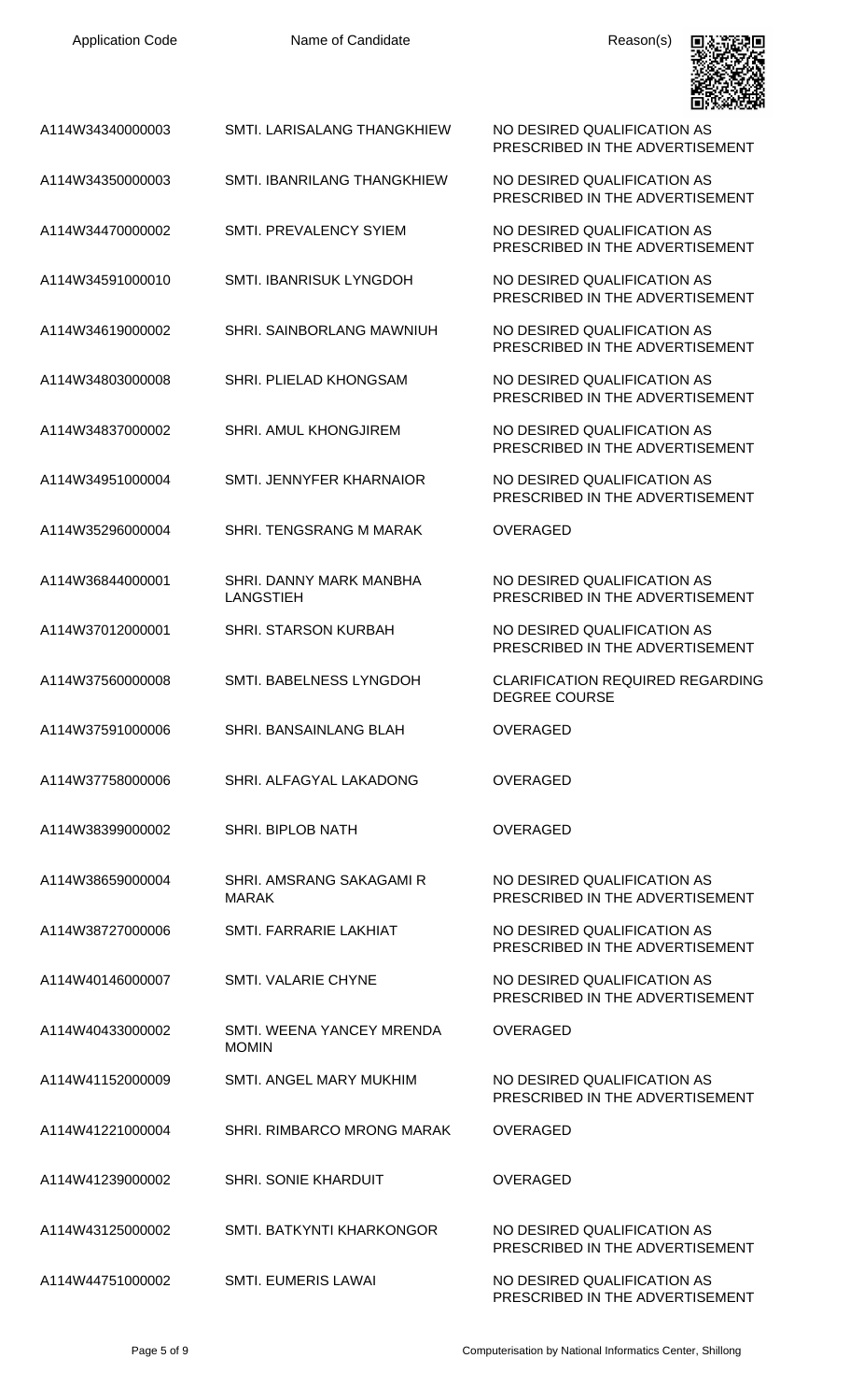| <b>Application Code</b> | Name of Candidate                              | Reason(s)                                                                                          |
|-------------------------|------------------------------------------------|----------------------------------------------------------------------------------------------------|
| A114W45290000006        | SHRI. RANGDAJIED CHYNE                         | NO DESIRED QUALIFICATION AS<br>PRESCRIBED IN THE ADVERTISEMENT                                     |
| A114W45892000005        | <b>SMTI. RULLY R MARAK</b>                     | <b>OVERAGED</b>                                                                                    |
| A114W46023000002        | SMTI, ASMIE SILCHE KOKSI SANGMA                | <b>OVERAGED</b>                                                                                    |
| A114W46059000004        | SMTI. BYNDONGIARLIN NONGSIEJ                   | NO DESIRED QUALIFICATION AS<br>PRESCRIBED IN THE ADVERTISEMENT                                     |
| A114W46108000005        | SMTI, BANSARALANG NONGSIEJ                     | NO DESIRED QUALIFICATION AS<br>PRESCRIBED IN THE ADVERTISEMENT                                     |
| A114W48928000002        | <b>SMTI. RUPA N MARAK</b>                      | NO DESIRED QUALIFICATION AS<br>PRESCRIBED IN THE ADVERTISEMENT                                     |
| A114W49037000003        | SHRI. LAWIN CARRY JONES<br><b>LYNGDOH</b>      | <b>OVERAGED</b>                                                                                    |
| A114W49259000004        | SHRI. MAX CLEOPHAS PASI                        | <b>OVERAGED</b>                                                                                    |
| A114W49825000002        | SHRI. FREDDY B.MARAK                           | NO DESIRED QUALIFICATION AS<br>PRESCRIBED IN THE ADVERTISEMENT                                     |
| A114W51428000002        | SMTI, CHERRYNIKA MARWEIN                       | <b>OVERAGED</b>                                                                                    |
| A114W52258000003        | <b>SHRI. TENGSRANG BOLWARI</b><br><b>MARAK</b> | <b>OVERAGED</b>                                                                                    |
| A114W52300000002        | SMTI. MILLENNIUM NONGRUM                       | NO DESIRED QUALIFICATION AS<br>PRESCRIBED IN THE ADVERTISEMENT                                     |
| A114W53656000001        | SHRI. LAMBHAHMIKI KYNDIAH                      | <b>CLARIFICATION REQUIRED REGARDING</b><br>DATE, MONTH AND YEAR OF PASSING<br><b>DEGREE COURSE</b> |
| A114W54753000007        | SHRI. LEHBHAMON KHONGLAH                       | NO DESIRED QUALIFICATION AS<br>PRESCRIBED IN THE ADVERTISEMENT                                     |
| A114W54957000011        | SHRI, CHUA ELEAZER PHILLIP WAR                 | <b>OVERAGED</b>                                                                                    |
| A114W55398000003        | SMTI. RIDALABHA DKHAR                          | <b>OVERAGED</b>                                                                                    |
| A114W59905000003        | SHRI. JONES THOO                               | NO DESIRED QUALIFICATION AS<br>PRESCRIBED IN THE ADVERTISEMENT                                     |
| A114W63027000003        | SHRI. PYNKMENLANG SOHKHLET                     | NO DESIRED QUALIFICATION AS<br>PRESCRIBED IN THE ADVERTISEMENT                                     |
| A114W63433000002        | SHRI, DAWANSALANMI KHARSATI                    | NO DESIRED QUALIFICATION AS<br>PRESCRIBED IN THE ADVERTISEMENT                                     |
| A114W63480000003        | <b>SHRI. BLISSFUL LYNGDOH</b>                  | NO DESIRED QUALIFICATION AS<br>PRESCRIBED IN THE ADVERTISEMENT                                     |
| A114W64125000001        | SHRI. PYNBIANGLANG SYIEMLIEH                   | NO DESIRED QUALIFICATION AS<br>PRESCRIBED IN THE ADVERTISEMENT                                     |
| A114W64163000001        | SHRI, MANGKARA HYNNIEWTA                       | <b>OVERAGED</b>                                                                                    |
| A114W64201000001        | SHRI. RANJEET KUMAR RAI                        | <b>OVERAGED</b>                                                                                    |
| A114W64304000001        | SHRI. AKHIL VISHNU TS                          | OVERAGED                                                                                           |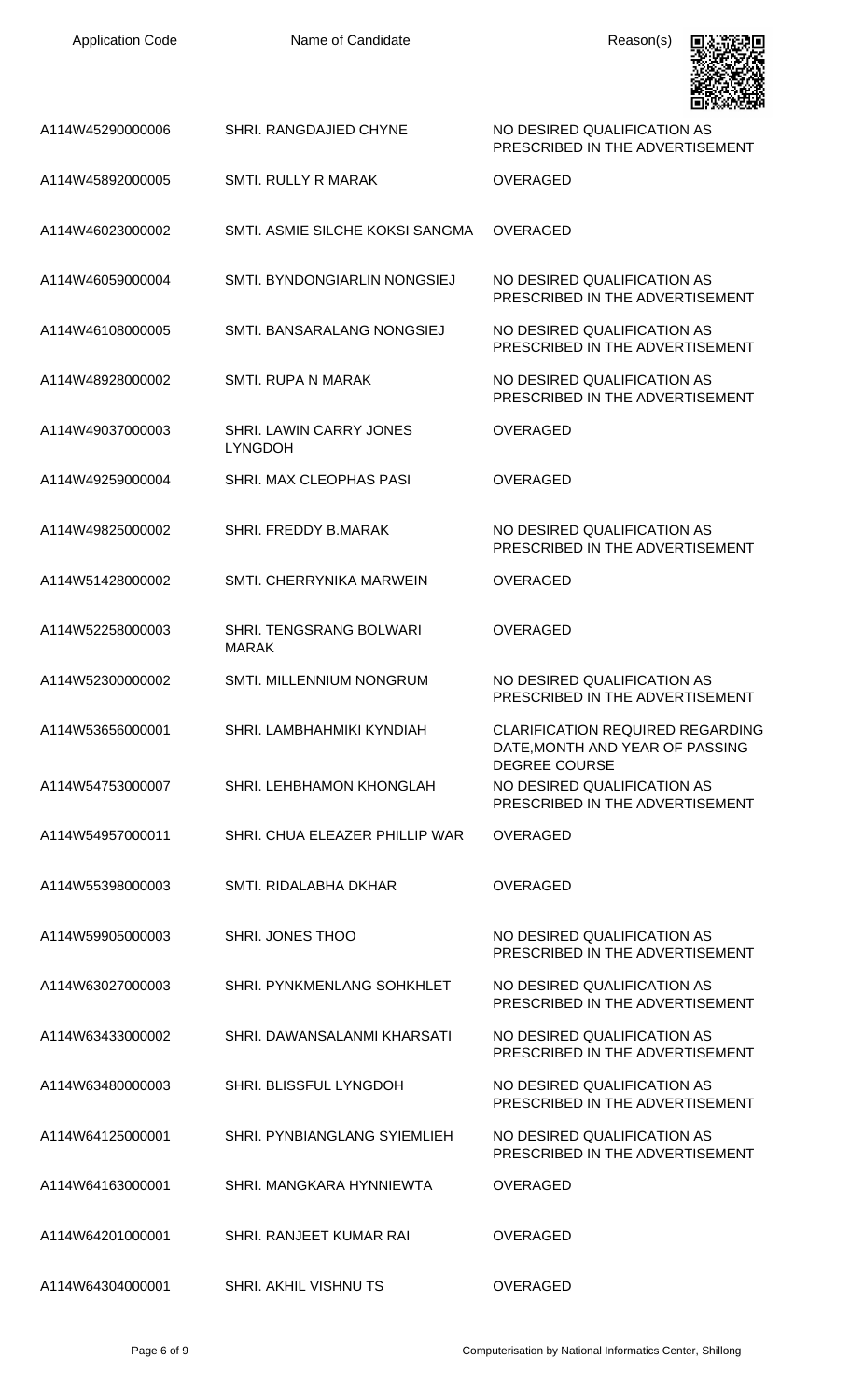| <b>Application Code</b> | Name of Candidate                         | Reason(s)                                                           |
|-------------------------|-------------------------------------------|---------------------------------------------------------------------|
| A114W64360000001        | SMTI. ELIZABETH PHABUH                    | NO DESIRED QUALIFICATION AS<br>PRESCRIBED IN THE ADVERTISEMENT      |
| A114W64405000001        | SHRI. CINOBRITHO CH MOMIN                 | NO DESIRED QUALIFICATION AS<br>PRESCRIBED IN THE ADVERTISEMENT      |
| A114W64414000001        | SMTI. SOPHIA CAROLYNE KURBAH              | <b>OVERAGED</b>                                                     |
| A114W64452000001        | SMTI. BEFONA KHARKONGOR                   | <b>OVERAGED</b>                                                     |
| A114W64531000001        | SHRI, AMA RANYAN A SANGMA                 | NO DESIRED QUALIFICATION AS<br>PRESCRIBED IN THE ADVERTISEMENT      |
| A114W64883000001        | SHRI. SHEMPHANG KHONGLAM                  | <b>OVERAGED</b>                                                     |
| A114W64891000001        | SMTI. JENNIFER BUAM SURONG                | <b>OVERAGED</b>                                                     |
| A114W64976000001        | SMTI. RALIE SHANGPLIANG                   | NO DESIRED QUALIFICATION AS<br>PRESCRIBED IN THE ADVERTISEMENT      |
| A114W65144000001        | SHRI. BRIEF TECHAN MRONG<br><b>MARAK</b>  | OVERAGED AND NO DESIRED<br><b>QUALIFICATION</b>                     |
| A114W65181000001        | SMTI. TANU R. MARAK                       | NO DESIRED QUALIFICATION AS<br>PRESCRIBED IN THE ADVERTISEMENT      |
| A114W65194000001        | <b>SHRI. FIRSTBORN SWER</b>               | NO DESIRED QUALIFICATION AS<br>PRESCRIBED IN THE ADVERTISEMENT      |
| A114W65202000001        | SMTI. RIKCHINA R MARAK                    | <b>OVERAGED</b>                                                     |
| A114W65257000001        | SHRI. CASSIUS TEILANG DIENGDOH            | <b>OVERAGED</b>                                                     |
| A114W65308000001        | SMTI. KABITA DEB BARMA                    | <b>OVERAGED</b>                                                     |
| A114W65518000001        | SHRI. SHELLSTARWELL CHYNE                 | <b>OVERAGED</b>                                                     |
| A114W65697000001        | SMTI. TRIMEDYA R MARAK                    | <b>OVERAGED</b>                                                     |
| A114W65758000001        | SMTI. HAPPYLAST T SANGMA                  | <b>OVERAGED</b>                                                     |
| A114W65885000001        | <b>SMTI. BIJOYA GHOSH</b>                 | <b>OVERAGED</b>                                                     |
| A114W65938000001        | SHRI. WALSENG CH. MARAK                   | <b>OVERAGED</b>                                                     |
| A114W65991000001        | SHRI. ROMASH CH MARAK                     | <b>OVERAGED</b>                                                     |
| A114W66002000003        | SMTI. ELLY ROSE M MARAK                   | <b>OVERAGED</b>                                                     |
| A114W66043000001        | SHRI. ALBERD SENGPRANG T<br><b>SANGMA</b> | <b>OVERAGED</b>                                                     |
| A114W66076000001        | SMTL BHASWATI HAJONG                      | <b>OVERAGED</b>                                                     |
| A114W66091000001        | SHRI. JAMES COLLIN PATHAW                 | CLARIFICATION REQUIRED ON WHETHER<br>WORKING UNDER STATE GOVERNMENT |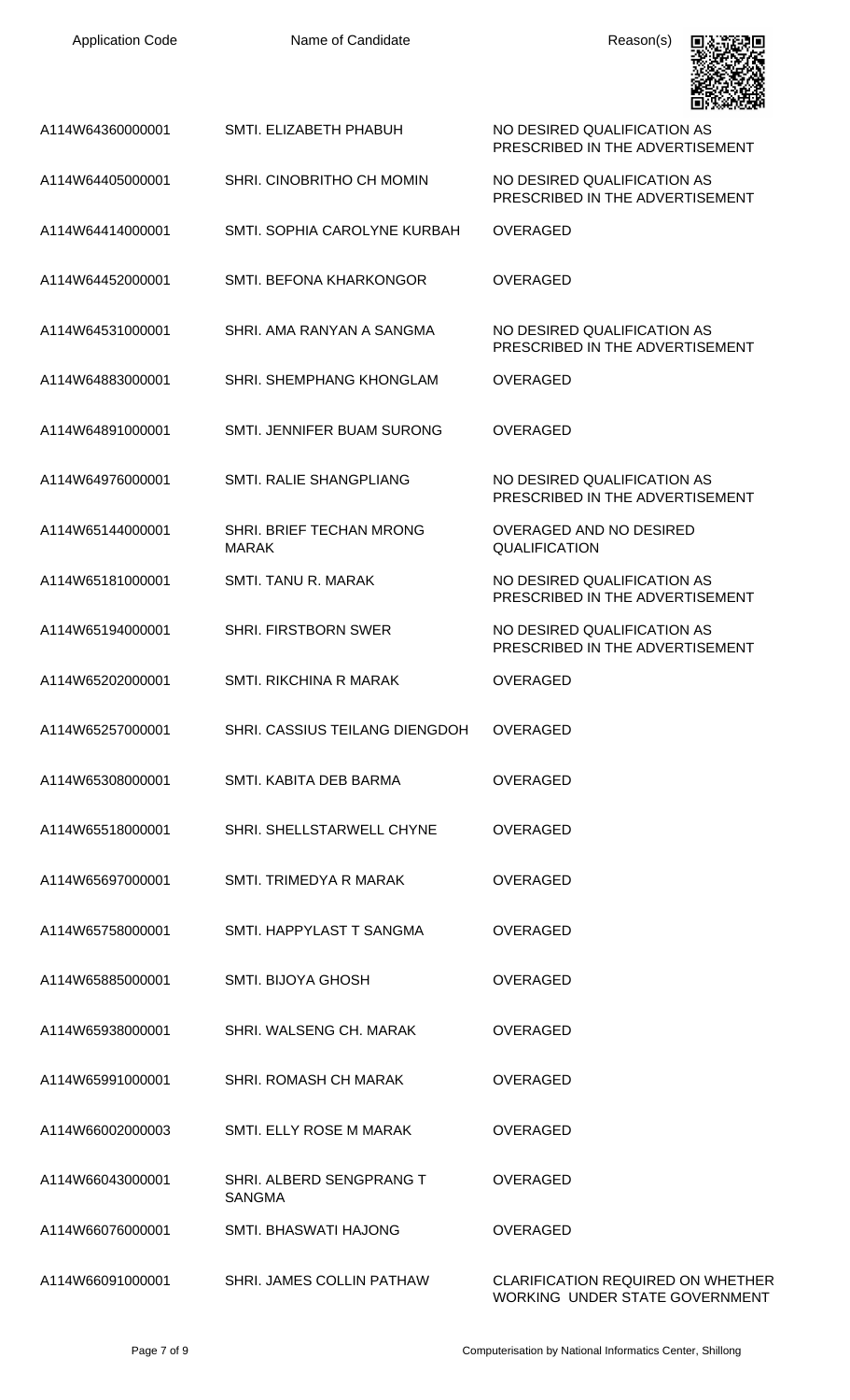| A114W66110000001 | <b>SMTI. MIKSERA CH MARAK</b>               | <b>CLARIFICATION REQUIRED REGARDING</b><br>DATE, MONTH AND YEAR OF PASSING<br><b>DEGREE COURSE</b> |
|------------------|---------------------------------------------|----------------------------------------------------------------------------------------------------|
| A114W66111000001 | SMTI. PATRICIA CH SANGMA                    | <b>OVERAGED</b>                                                                                    |
| A114W66123000001 | SMTI. TERAK N MARAK                         | <b>CLARIFICATION REQUIRED REGARDING</b><br><b>DEGREE COURSE</b>                                    |
| A114W66129000001 | <b>SMTI. MANILIN NONGBRI</b>                | <b>OVERAGED</b>                                                                                    |
| A114W66205000001 | SHRI. HARLEY BRONSON KURBAH                 | <b>OVERAGED</b>                                                                                    |
| A114W66214000001 | SHRI. GEOFFREY CH MOMIN                     | <b>OVERAGED</b>                                                                                    |
| A114W66214000004 | SHRI. GEOFFREY CH MOMIN                     | <b>OVERAGED</b>                                                                                    |
| A114W66222000001 | SMTI. REEMA THAPA GURUNG                    | <b>OVERAGED</b>                                                                                    |
| A114W66254000001 | SMTI. YOUDALIN LYNGDOH<br><b>MARSHILONG</b> | NO DESIRED QUALIFICATION AS<br>PRESCRIBED IN THE ADVERTISEMENT                                     |
| A114W66284000001 | SHRI. RIKRANG MRENDA MOMIN                  | <b>OVERAGED</b>                                                                                    |
| A114W66307000001 | SMTI. LALSANLEVIS NAMPUI                    | <b>OVERAGED</b>                                                                                    |
| A114W66311000001 | SMTI. MANIKA CH MARAK                       | NO DESIRED QUALIFICATION AS<br>PRESCRIBED IN THE ADVERTISEMENT                                     |
| A114W66316000001 | SMTI. WILCHI T SANGMA                       | NO DESIRED QUALIFICATION AS<br>PRESCRIBED IN THE ADVERTISEMENT                                     |
| A114W66326000001 | SMTI. SWANDESHILLA N MARAK                  | <b>OVERAGED</b>                                                                                    |
| A114W66332000001 | SMTI, THESY SILMA CH MARAK                  | NO DESIRED QUALIFICATION AS<br>PRESCRIBED IN THE ADVERTISEMENT                                     |
| A114W66343000001 | SHRI. AARON RUSSEL PATHAW                   | NO DESIRED QUALIFICATION AS<br>PRESCRIBED IN THE ADVERTISEMENT                                     |
| A114W66373000001 | SMTI. SUSHME A MARAK                        | NO DESIRED QUALIFICATION AS<br>PRESCRIBED IN THE ADVERTISEMENT                                     |
| A114W66514000001 | SMTI. CHINGKEYRA CH MARAK                   | CLARIFICATION NEEDED ON DATE OF BIRTH<br>OF THE APPLICATION                                        |
| A114W66515000001 | SMTI. MERCY BASHLEILIN NONGBRI              | <b>OVERAGED</b>                                                                                    |
| A114W66740000001 | SHRI. VIVAN FIELD MARIUS<br><b>WAHLANG</b>  | <b>OVERAGED</b>                                                                                    |
| A114W66812000001 | SHRI. JOHN CONNALLY PATHAW                  | <b>OVERAGED</b>                                                                                    |

具状斑鸠